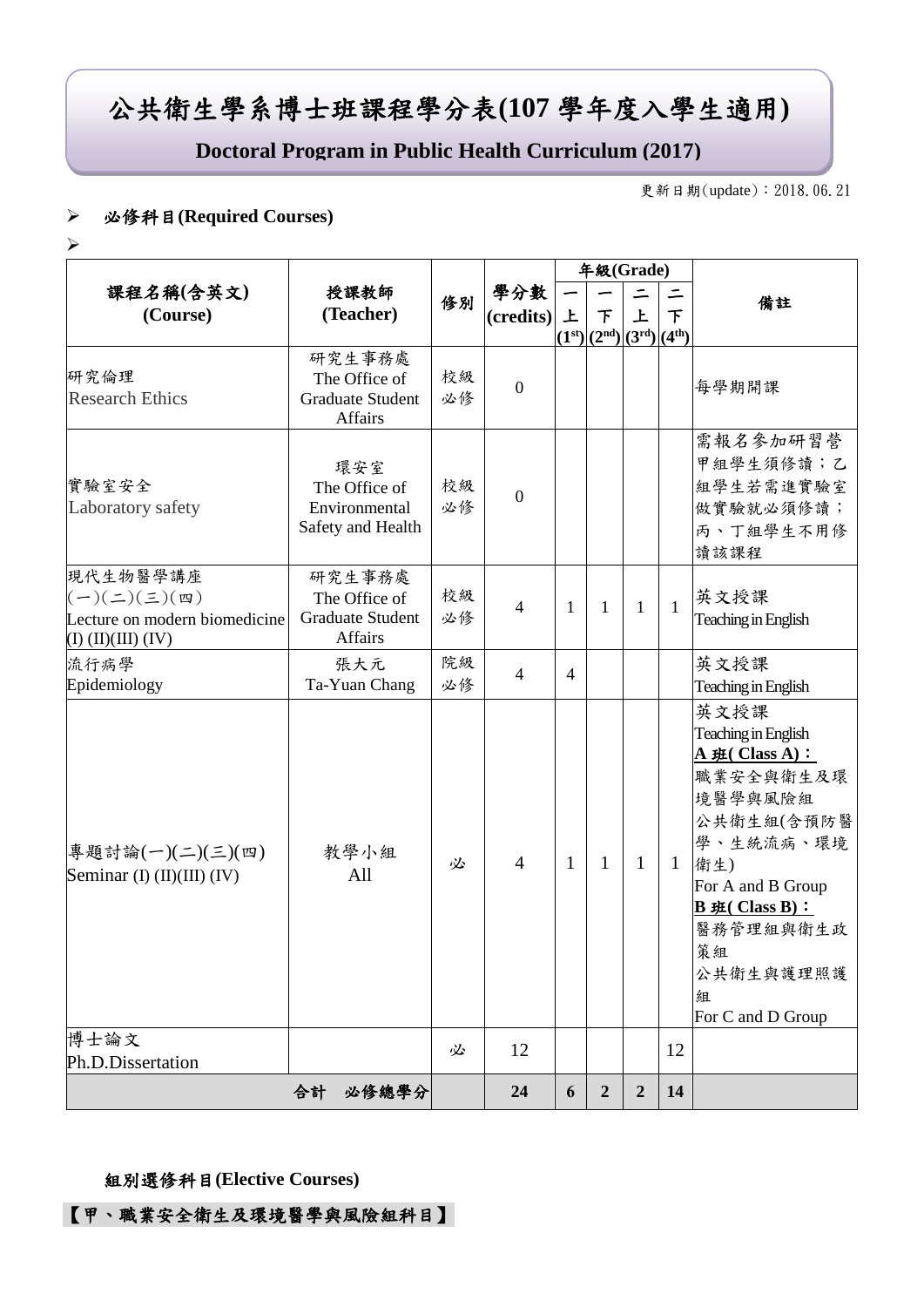### A. **Occupational Safety and Health & Environmental Medicine and Risk**

|                                                                        |                                                              |   |                         |                | 年級(Grade)                                |                |                              |                                              |
|------------------------------------------------------------------------|--------------------------------------------------------------|---|-------------------------|----------------|------------------------------------------|----------------|------------------------------|----------------------------------------------|
| 課程名稱(含英文)<br>(Course)                                                  | 授課教師<br>修別<br>(Teacher)                                      |   | 學分數<br>$(c$ redits $) $ | 上              | $\tau$<br>$ (1^{st}) (2^{nd}) (3^{rd}) $ | 上              | $\tau$<br>(4 <sup>th</sup> ) | 備註                                           |
| 風險分析與決策<br>Risk analysis & decision making                             | 江舟峰<br>Chow-Feng Chiang                                      | 選 | $\overline{2}$          |                | 2                                        |                |                              |                                              |
| 高等職業衛生<br>Advanced occupational health                                 | 張大元<br>Ta-Yuan Chang                                         | 選 | $\overline{2}$          | $\overline{2}$ |                                          |                |                              |                                              |
| 高等風險評估與管理<br>Advanced risk assessment and<br>risk management           | 風管系<br>教師<br>Department of<br><b>Health Risk</b><br>Mangment | 選 | 3                       |                | 3                                        |                |                              | 英文授課<br>Teaching in English                  |
| 高等職業醫學 Advanced<br>occupational medicine                               | 劉秋松<br>Chiu-Shong Liu                                        | 選 | $\overline{2}$          |                | 2                                        |                |                              |                                              |
| 高等安全科技 Advanced<br>safety technology                                   | 林炎成<br>Lin, Yen Cherng<br>王義文<br>Wang, Yih-Wen               | 選 | $\overline{2}$          |                |                                          | $\overline{2}$ |                              |                                              |
| 高等人因工程<br>Advanced ergonomics                                          | 羅宜文<br>Ei-Wen Lo                                             | 選 | $\overline{2}$          |                |                                          |                | $\overline{2}$               | 英文授課<br>Teaching in English                  |
| 醫療器材管理與法規<br>Management and<br><b>Regulation of Medical</b><br>Devices | 林殿傑                                                          | 選 | $\overline{2}$          |                | 2                                        |                |                              | 職業安全生及環境<br>醫學與風險組、醫學<br>工程與復健科技產<br>業博士學位學程 |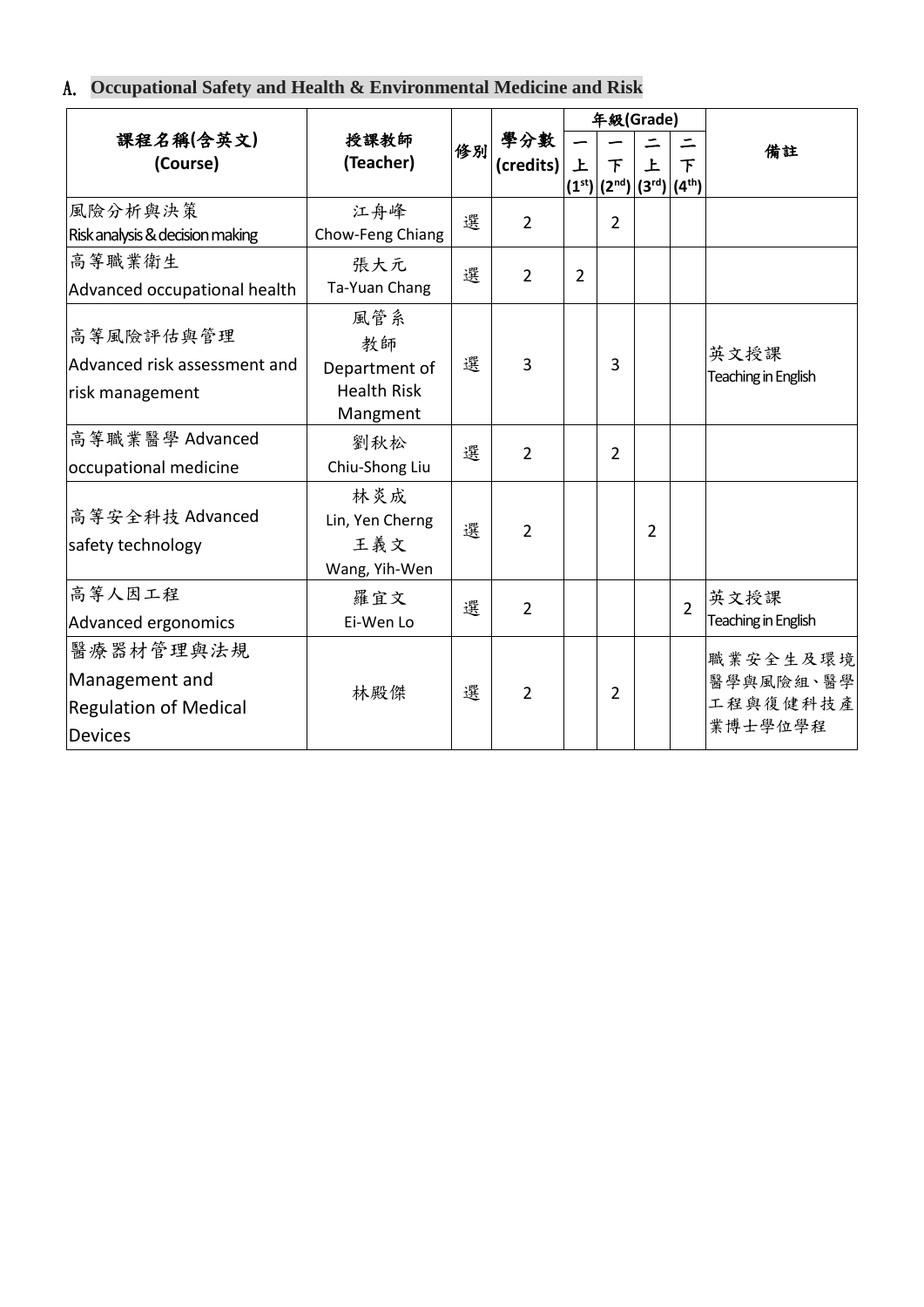### 【乙、公共衛生組(含預防醫學、生統流病、環境衛生)科目】

B. **Public Health (Including Preventive Medicine, Biostatistics, Epidemiology and Environmental Health)**

|                                             |                    |    |                  |                | 年級(Grade)                   |                |                    |                        |
|---------------------------------------------|--------------------|----|------------------|----------------|-----------------------------|----------------|--------------------|------------------------|
| 課程名稱(含英文)<br>(Course)                       | 授課教師<br>(Teacher)  | 修別 | 學分數<br>(credits) | $\overline{E}$ |                             | 上              | $\equiv$<br>$\top$ | 備註                     |
|                                             |                    |    |                  |                | 下<br>$(1st)(2nd)(3rd)(4th)$ |                |                    |                        |
| 醫療人類學                                       | 師資待聘               | 選  | $\overline{2}$   | $\overline{2}$ |                             |                |                    | 英文授課                   |
| <b>Medical Anthropology</b>                 |                    |    |                  |                |                             |                |                    | Teaching in English    |
| 大數據分析在醫學與公共衛生                               |                    |    |                  |                |                             |                |                    |                        |
| 之應用                                         | 陳志誠                | 選  | $\overline{2}$   |                | $\overline{2}$              |                |                    | 英文授課                   |
| Application of big data analysis            | Chen, Patrick S.   |    |                  |                |                             |                |                    | Teaching in English    |
| in medicine and public health               |                    |    |                  |                |                             |                |                    |                        |
| 傳染病之分子系統演化分析                                | 藍郁青                |    |                  |                |                             |                |                    |                        |
| The phylogenetic analysis of infectious     | Yu-Ching Lan       | 選  | $\overline{2}$   | $\overline{2}$ |                             |                |                    |                        |
| disease                                     |                    |    |                  |                |                             |                |                    | 兩年開一次                  |
| 臨床試驗                                        | 李采娟                | 選  | $\overline{2}$   |                | 2                           |                |                    | (105、107 學年度…)         |
| <b>Clinical trials</b>                      | Li ,Tsai-Chung     |    |                  |                |                             |                |                    | 單學年度                   |
| 健康行為與疾病風險議題                                 | 陳秋瑩                |    |                  |                |                             |                |                    | 兩年開一次                  |
| Issues on health behavior<br>& disease risk | Chiu-Ying Chen     | 選  | $\overline{2}$   |                | $\overline{2}$              |                |                    | (108、110 學年度…)<br>雙學年度 |
| 實務傳染病建模分析                                   |                    |    |                  |                |                             |                |                    |                        |
| Applied infectious disease modeling &       | 謝英恒                | 選  | $\overline{2}$   |                | 2                           |                |                    | 英文授課                   |
| analysis                                    | Ying-Hen Hsieh     |    |                  |                |                             |                |                    | Teaching in English    |
| 高等存活分析                                      | 梁文敏                | 選  | $\overline{2}$   |                | 2                           |                |                    |                        |
| Advanced survival analysis                  | Liang, Wen-Miin    |    |                  |                |                             |                |                    |                        |
| 高等職業與環境流行病學                                 | 何文照<br>Wen-Chao Ho |    |                  |                |                             |                |                    | 英文授課                   |
| Advanced discussion in occupational &       | 周子傑                | 選  | 2                |                | 2                           |                |                    | Teaching in English    |
| environmental epidemiology                  | Tzu-Chieh Chou     |    |                  |                |                             |                |                    |                        |
| 高等環境系統分析與模擬                                 |                    |    |                  |                |                             |                |                    | 英文授課                   |
| Environmental system analysis               | 王曉中                | 選  | $\overline{2}$   |                | $\overline{2}$              |                |                    | Teaching in English    |
| and modeling<br>公共衛生學諮詢                     | 蔡清讚                |    |                  |                |                             |                |                    |                        |
| Consultation in public health               | Tsai Ching-Tsan    | 選  | $\overline{2}$   |                |                             | $\overline{2}$ |                    |                        |
|                                             | 梁文敏                |    |                  |                |                             |                |                    |                        |
| 巨量醫學資料分析                                    | Liang, Wen-Miin    |    |                  |                |                             |                |                    |                        |
| Big Data Analysis in Medicine               | 王世亨                | 選  | 2                |                |                             | $\overline{2}$ |                    |                        |
|                                             | Shi-Heng Wang      |    |                  |                |                             |                |                    |                        |
| 健康資料庫應用實務                                   |                    |    |                  |                |                             |                |                    |                        |
| Practical methods for                       | 陳培君<br>選           |    | $\overline{2}$   |                | 2                           |                |                    | 一般生選修                  |
| secondary data analysis                     | Pei-Chun Chen      |    |                  |                |                             |                |                    |                        |
| 健康資料庫應用實務                                   |                    |    |                  |                |                             |                |                    |                        |
| Practical methods for                       | 陳培君                | 選  | $\overline{2}$   |                | 2                           |                |                    | 英文授課                   |
| secondary data analysis                     | Pei-Chun Chen      |    |                  |                |                             |                |                    | Teaching in English    |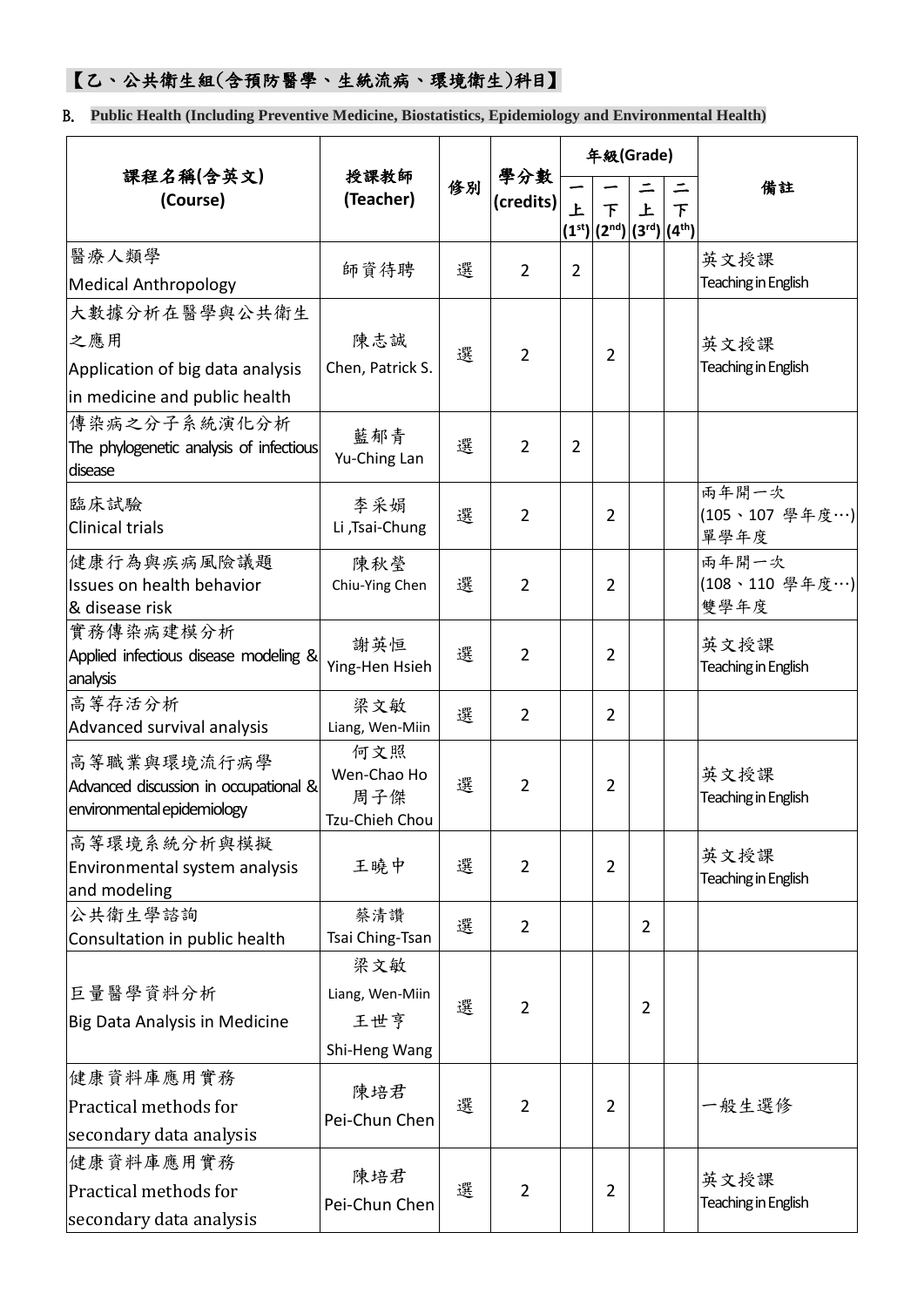| 論文與研究計畫寫作 Scientific<br>writing        | 宋鴻樟 | 選 |  |                             |  | 自 105 學年入學生<br>起預計每年3月-4<br>月密集上課2個<br>月,每次上課4小<br>時     |
|----------------------------------------|-----|---|--|-----------------------------|--|----------------------------------------------------------|
| 流行病學調查實務 Case study<br>in epidemiology | 宋鴻樟 | 選 |  | $\mathcal{D}_{\mathcal{L}}$ |  | 自 105 學年入學生<br>起預計每 年3月-<br>4 月密集上課2 個<br>月,每次上課4小<br>時。 |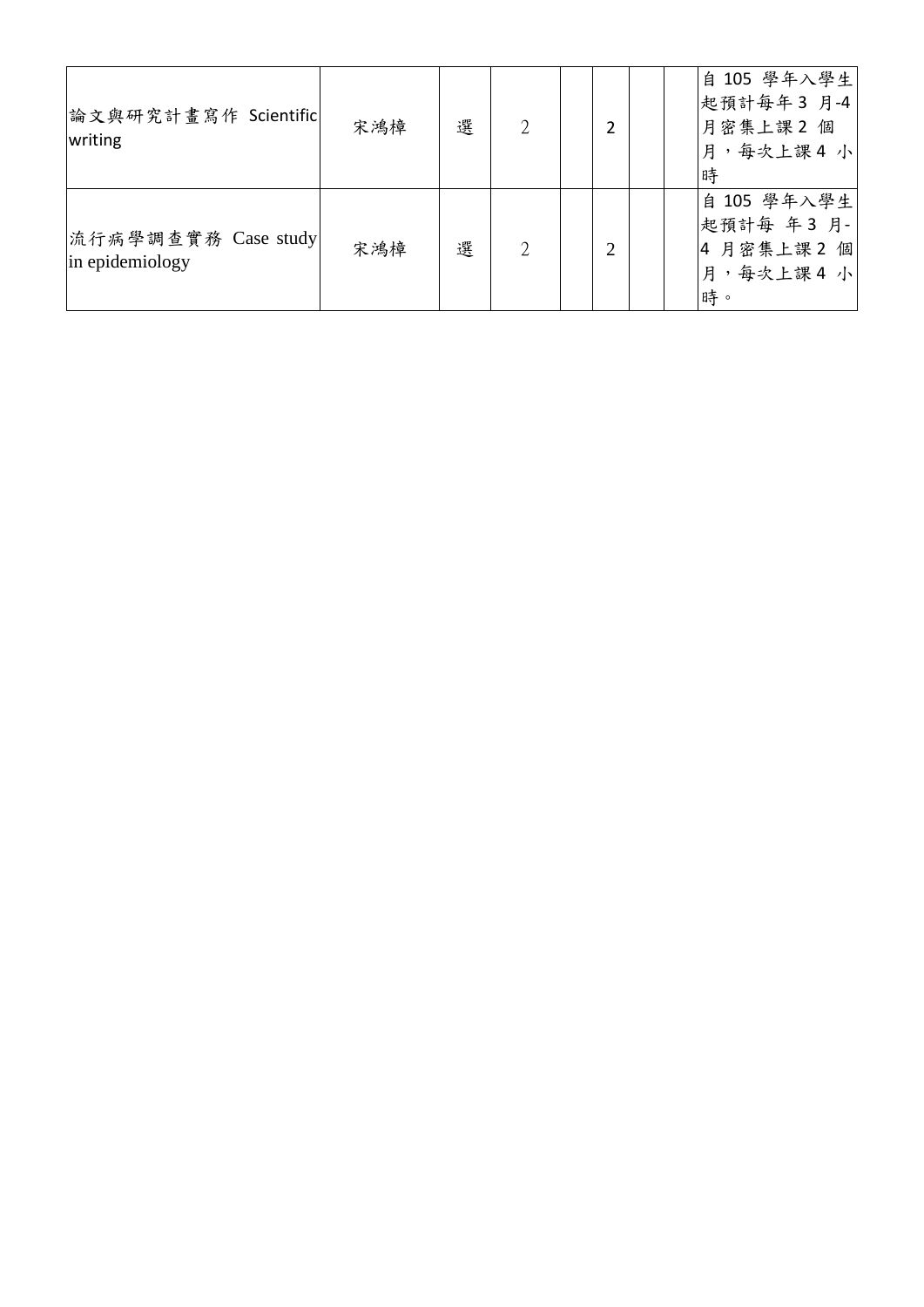## 【丙、醫務管理與衛生政策組科目】

#### C. **Hospital Management & Health Policy**

|                                                                             |                                                                           |                     |                  |                | 年級(Grade)               |   |                    |                                                             |
|-----------------------------------------------------------------------------|---------------------------------------------------------------------------|---------------------|------------------|----------------|-------------------------|---|--------------------|-------------------------------------------------------------|
| 課程名稱(含英文)<br>(Course)                                                       | 授課教師<br>(Teacher)                                                         | 修別                  | 學分數<br>(credits) | 上              | $\top$                  | 上 | ⋍<br>$\mathcal{T}$ | 備註                                                          |
|                                                                             |                                                                           |                     |                  |                | (1st) (2nd) (3rd) (4th) |   |                    |                                                             |
| 組織行為與人力資源管理<br>Organizational Behavior and<br>Human Resources<br>Management | 李佳綺<br>Chiachi Bonnie Lee                                                 | 選                   | $\overline{2}$   | $\overline{2}$ |                         |   |                    | 兩年開一次<br>(108、110 學年<br>度…)雙學年度                             |
| 高等健康經濟與政策<br>Advanced health economics<br>and policy                        | 黄光華<br>Kuang-Hua Huang<br>謝嘉容<br>Chia-Rong Hsieh<br>王中儀<br>Jong-Yi Wang   | 選                   | $\overline{2}$   | $\overline{2}$ |                         |   |                    | 兩年開一次<br>(107、109學年<br>度…)單學年度<br>英文授課<br>需先修碩士班經濟<br>學相關課程 |
| 臨床決策支援系統<br>Clinical decision support systems                               | 蔡興國<br>Sinkuo Daniel Chai<br>選<br>$\overline{2}$<br>廖述盛<br>Shu-Sheng Liaw |                     |                  | $\overline{2}$ |                         |   |                    | 兩年開一次<br>(108、110 學年<br>度…)雙學年度<br>英文授課                     |
| 衛生制度的政治經濟學<br>Political economy of health<br>systems                        | 陳秋瑩<br>Chiu-Ying Chen<br>張毓宏<br>Yu-Hung Chang                             | 選                   | $\overline{2}$   | $\overline{2}$ |                         |   |                    | 兩年開一次<br>(107、109 學年<br>度…)單學年度<br>英文授課                     |
| 研究方法應用與寫作技巧<br>Applications of research<br>methods &writing skills          | 蔡文正<br>Wen-Chen Tsai                                                      | 選<br>$\overline{2}$ |                  |                | $\overline{2}$          |   |                    | 雨年開一次<br>(107、109 學年<br>度…)雙學年度<br>英文授課                     |
| 健康照護策略與行銷管理<br>Healthcare strategy & marketing<br>management                | 郝宏恕<br>Horng-Shuh Hao<br>楊文惠<br>Wen-Hui Yang                              | 選                   | $\overline{2}$   |                | $\overline{2}$          |   |                    | 兩年開一次<br>(107、109 學年<br>度…)單學年度                             |
| 長期照護與管理<br>Long-term care & management                                      | 謝淑惠<br>Shwn-Huey Shieh<br>蔡淑鳳<br>Tsai, Shu-Feng                           | 選                   | $\overline{2}$   |                | $\overline{2}$          |   |                    | 兩年開一次<br>(107、109 學年<br>度…)雙學年度<br>英文授課                     |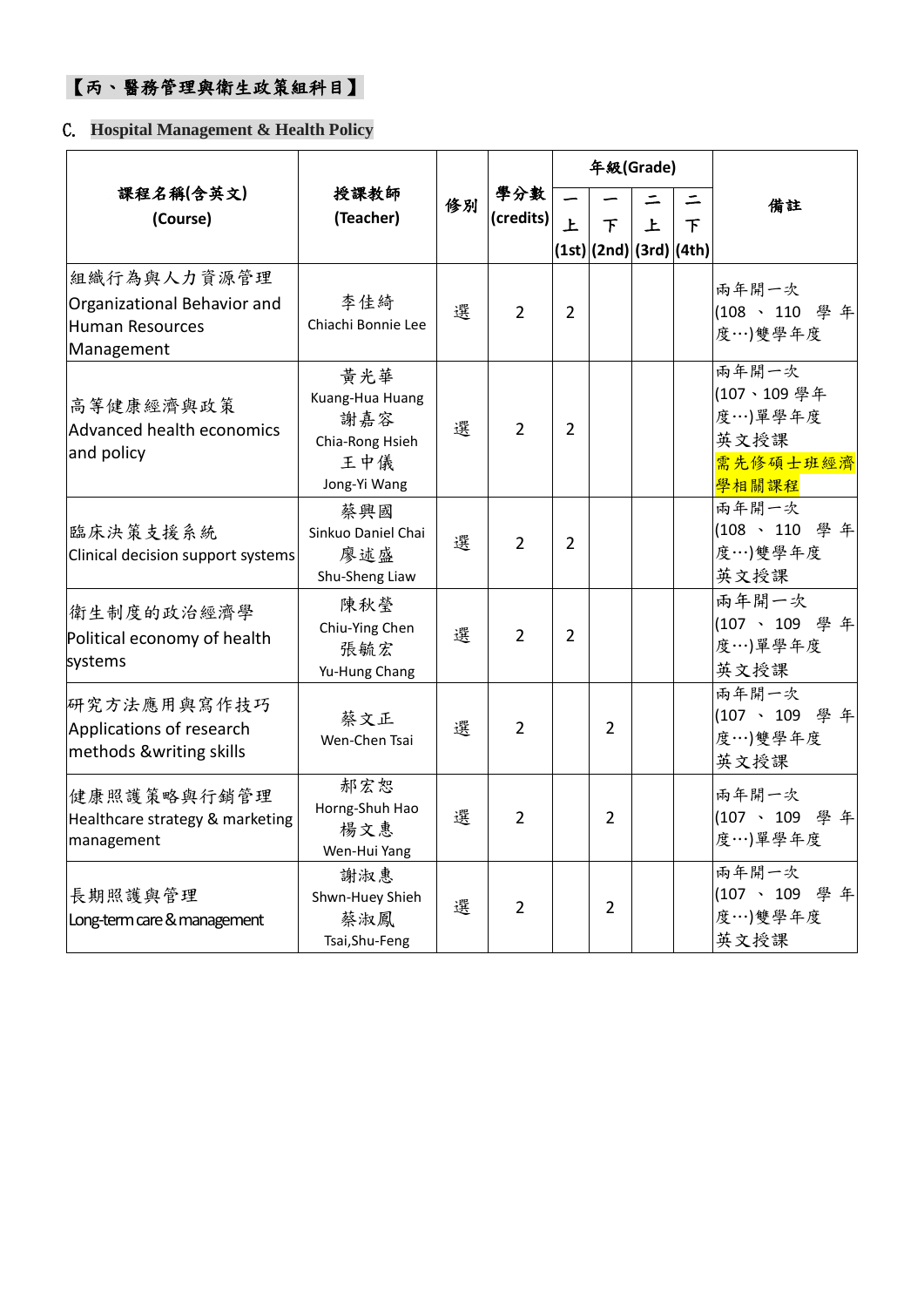### 【丁、公共衛生與護理照護組科目】

### D. **Public Health & Nursing Care**

|                                                                                                     |                   |    |                  |                |                         | 年級(Grade) |                |                             |
|-----------------------------------------------------------------------------------------------------|-------------------|----|------------------|----------------|-------------------------|-----------|----------------|-----------------------------|
| 課程名稱(含英文)<br>(Course)                                                                               | 授課教師<br>(Teacher) | 修別 | 學分數<br>(credits) | 上              | 下                       | 上         | 下              | 備註                          |
| 護理哲學與理論發展<br>Nursing philosophy & theory<br>development                                             | 馬維芬<br>Wei-Fen Ma | 選  | 3                | 3              | (1st) (2nd) (3rd) (4th) |           |                |                             |
| 高等質化研究方法<br>Advanced qualitative research<br>method                                                 | 施欣欣               | 選  | 3                |                | 3                       |           |                |                             |
| 高等量化研究方法<br>Advanced quantitative research<br>methodology                                           | 廖玟君               | 選  | 3                |                |                         | 3         |                | 英文授課<br>Teaching in English |
| 健康產業之實務與研發<br>Practices, research and<br>development in health science<br>industry                  | 趙蓓敏               | 選  | 2                | $\overline{2}$ |                         |           |                | 健康科技產業博<br>士學位學程<br>(學程必選)  |
| 醫療行銷管理特論<br>Special topics on healthcare<br>marketing                                               | 郝宏恕               | 選  | 2                |                | $\overline{2}$          |           |                | 健康科技產業博<br>士學位學程<br>(學程必選)  |
| 健康產業之醫材法規暨智慧財<br>產權<br>Medical devices regulatory and<br>intelligent property in health<br>industry | 林殿傑<br>林如華        | 選  | 2                |                | $\overline{2}$          |           |                | 健康科技產業博<br>士學位學程            |
| 健康產業質化研究 Qualitative<br>research in health science and<br>industry                                  | 曾雅玲               | 選  | 3                |                | 3                       |           |                | 健康科技產業博<br>士學位學程            |
| 健康產業量性研究法<br>Quantitative research in health<br>science and industry                                | 陳麗麗               | 選  | 3                |                |                         | 3         |                | 健康科技產業博<br>士學位學程            |
| 前瞻性健康產業檢驗科技<br>Prospective technology in health<br>science industry                                 | 鄭如茜               | 選  | $\overline{2}$   |                |                         |           | $\overline{2}$ | 健康科技產業博<br>士學位學程            |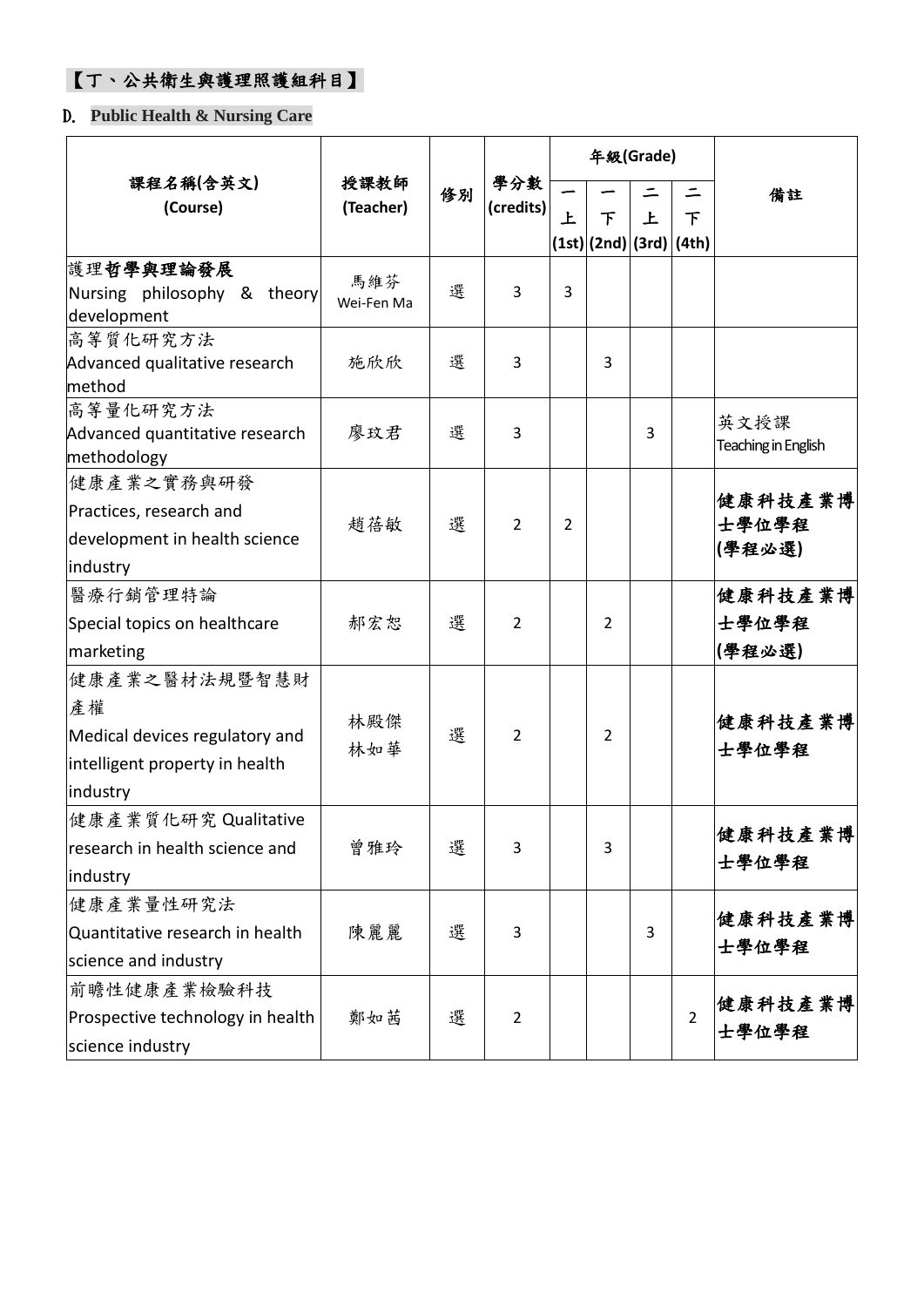#### 不分組選修科目

| 科目名稱<br>中文、英文             | 授課教師          | 修別 | 規定<br>學分               | 備註                                                                                                                                                        |
|---------------------------|---------------|----|------------------------|-----------------------------------------------------------------------------------------------------------------------------------------------------------|
| 獨立研究<br>Independent study | 公衛博班教 <br>學小組 | 選  | 三~七年級<br>每學期均開設<br>1學分 | 依 102 年 8 月 30 日博班課程會議決 <br> 議,自103學年度起,資格考後之學 <br>生得以修習由指導教授開設之「獨立<br> 研究」課程。<br>Students must choose "independent study"<br>courses after qualify exam. |

### 【修業學分及各組必選修科目之注意事項】 **The graduate credits and each group guideline**

一、本系修業年限一般生組 2~7 年(不含休學期間)。畢業學分為 24 學分,含必修 12 學分,選修 12 學分(需有 6 學分為本系所開之學分),博士畢業論文 12 學分另計。

Students must complete 36-credit courses (Including 12-credit required, 12 credits in doing a thesis and 12-credit electives).

二、本系分為職業安全衛生及環境醫學與風險組、公共衛生組(含預防醫學、生統流病、環境衛 生)、醫務管理與衛生政策組、公共衛生與護理照護組共四組。

This program provides four disciplinary tracks for applicants: occupational safety and health & environmental medicine and risk, public health (including preventive medicine, biostatistics, epidemiology and environmental health), hospital management & health policy, and public health & nursing care.

三、依 **102** 年 **8** 月 **30** 日博班課程**(**於 **102** 年 **9** 月 **18** 日改制為博士班指導委員會**)**會議決議,自 **103** 學年度起,資格考後之學生得以修習由指導教授開設之「獨立研究」課程。

Students must choose "independent study" courses after qualify exam.

四、畢業前必須通過英文鑑定,方能畢業。相關規定依本校「學生英文能力鑑定實施辦法」辦 理。

Students need to pass English ability examination before graduating.

五、「實驗室安全」課程:甲組學生須修讀;乙組學生若需進實驗室做實驗就必須修讀;丙、丁組 學生不用修讀該課程。

The course "Laboratory Safety"is required for Group A students and for Group B students who need to do laboratory experiments. It is not required for Groups C and D students.

六、「健康科技產業博士學位學程」博士生之畢業門檻依該學程畢業學分之規定修習課程,不受公 共衛生學系博士班畢業學分之規定限制。

七、英文能力:

須達到「中國醫藥大學學生英文能力鑑定實施辦法」規定之校外英文檢測鑑定標準或完成校內規 定之配套措施。

八、教學訓練:

博士生須完成至少2學期。惟具全職工作或已具教學經驗者,得提出相關證明至所屬系所辦理認 列;經審核通過者,予以免修。境外生得免修。